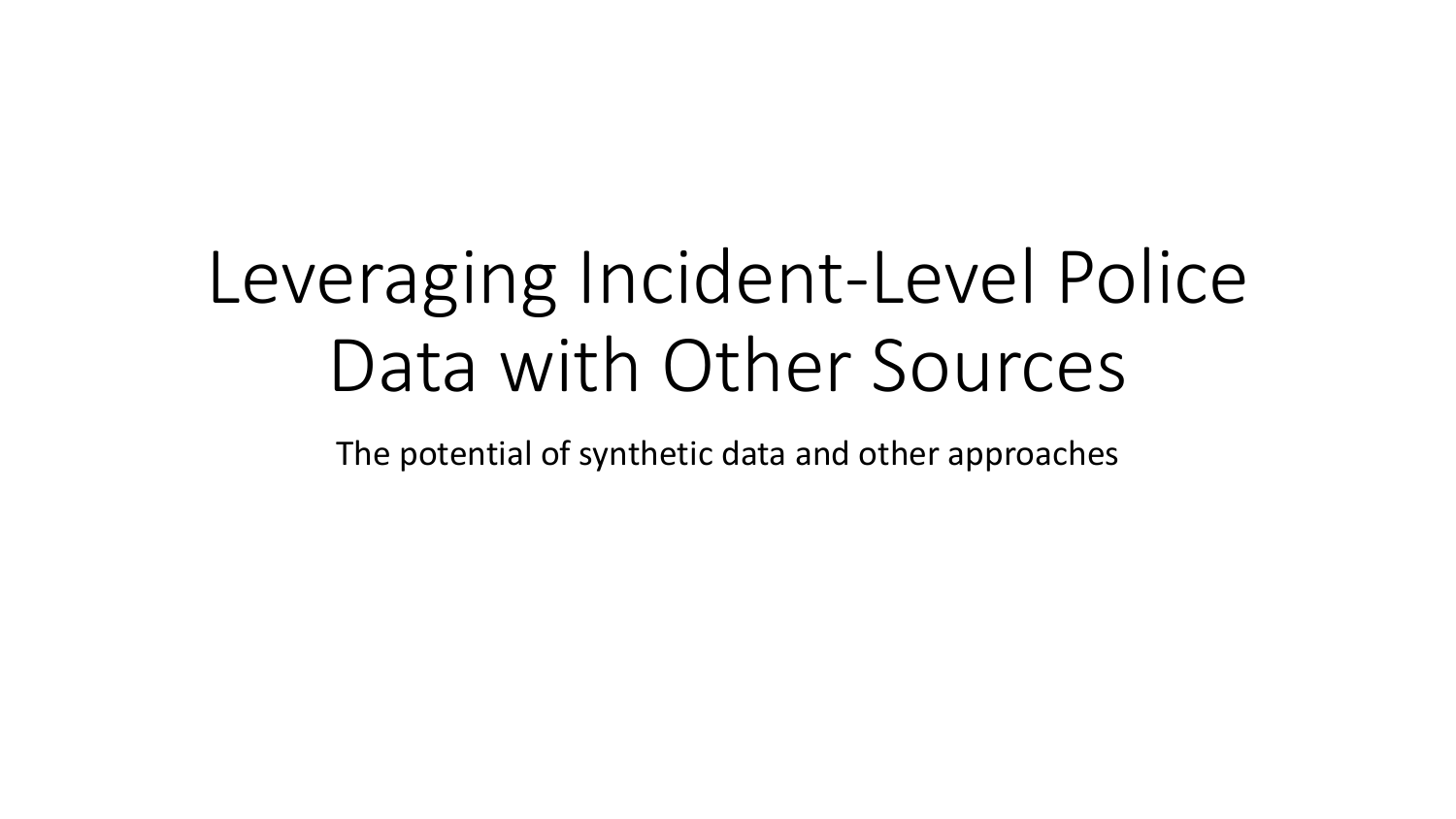#### Getting Free of the Summary System

- Index crime classification was a product of the time and the limits of a paper and pencil technology.
- We have been free of these constraints for many years, but nothing has come to replace the crime index crime classification.
- We have demonstrated the enlightenment that comes with the ability to aggregate and disaggregate index crime classes.
- Much greater advances are possible when we begin to blend NIBRS with other data sources in a manner only permissible with incident data.
- This presentation focuses on the merging of data from victimization surveys and NIBRS.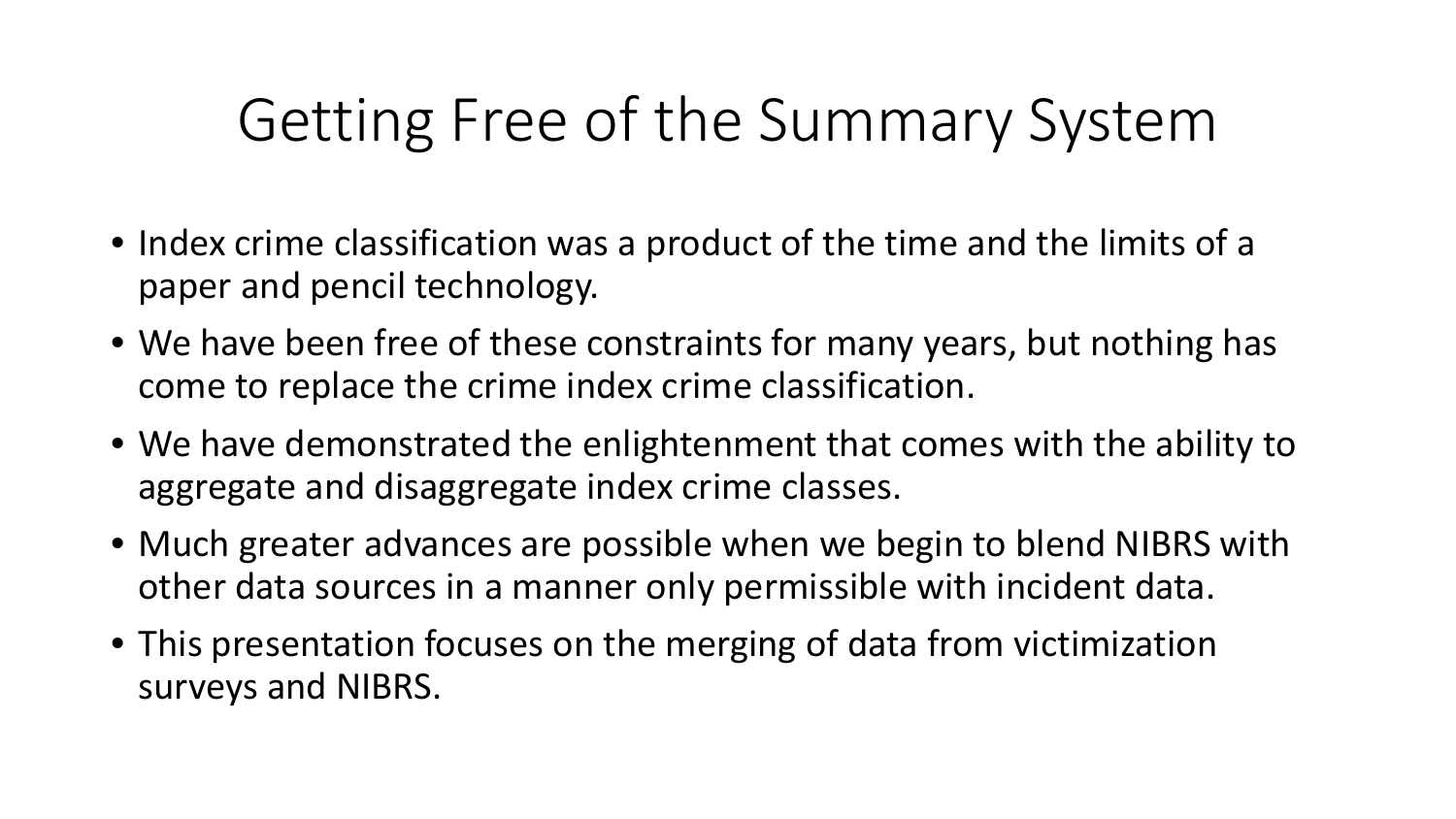## The Limits of Disaggregation

- Demonstrating the enlightenment potential of NIBRS has focused on disaggregation and recombination of attributes of crime events.
	- Other papers in this panel
	- Howard Snyder's rape and sexual assault illustration.
- More enlightenment comes when this ability is combined with data not included in the MIS of police organizations.
	- Police and other consumers are already aware of dis-aggregations in their own data.
	- CIWG emphasized the need to bring other data to bear on
	- Lima illustration—using different denominators.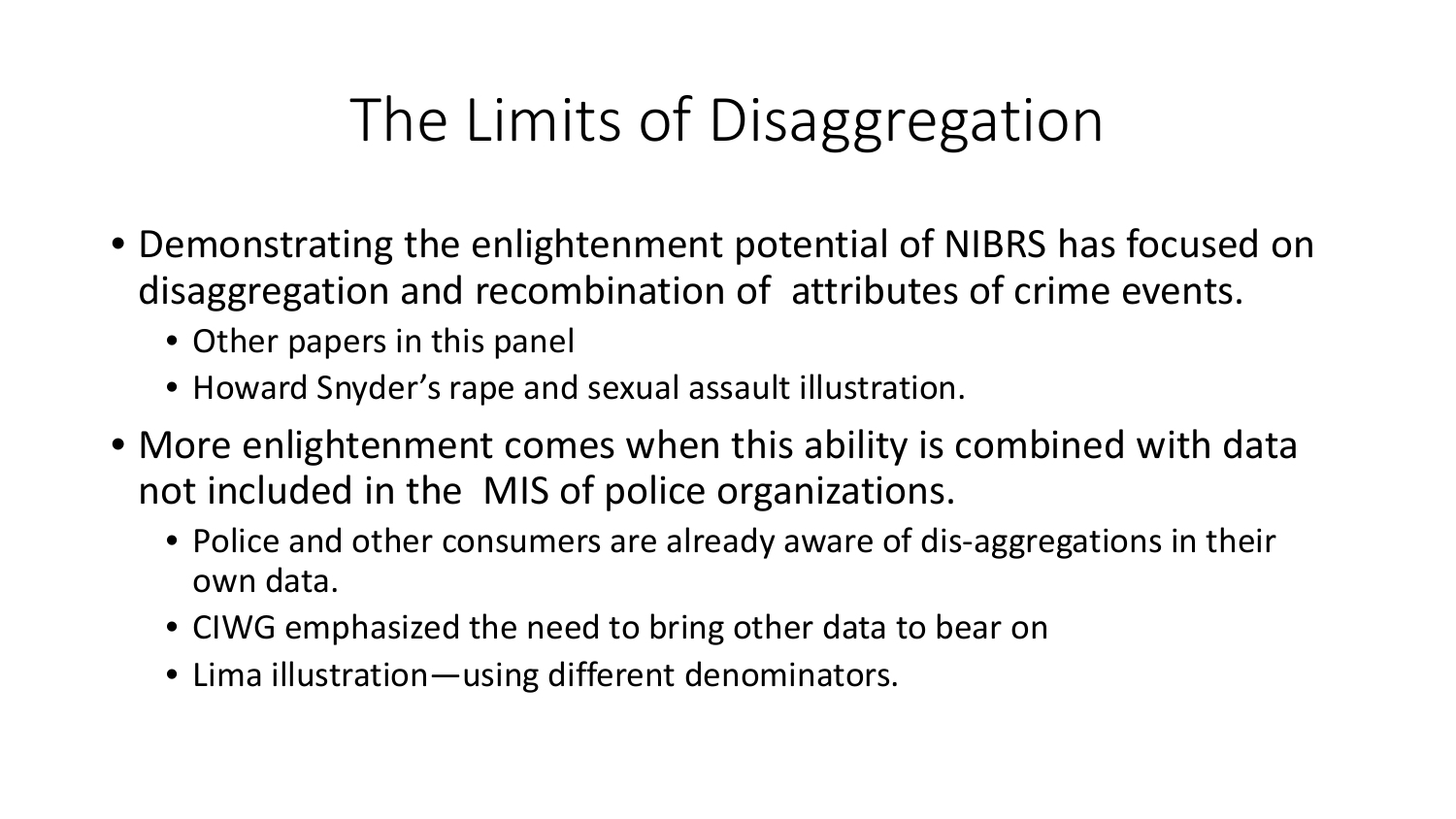#### **Uniform Crime Reports Data on Rape 2010**

| Counts                      | 84,767 |
|-----------------------------|--------|
| Rate Per 100,000 population | 27.5   |
|                             |        |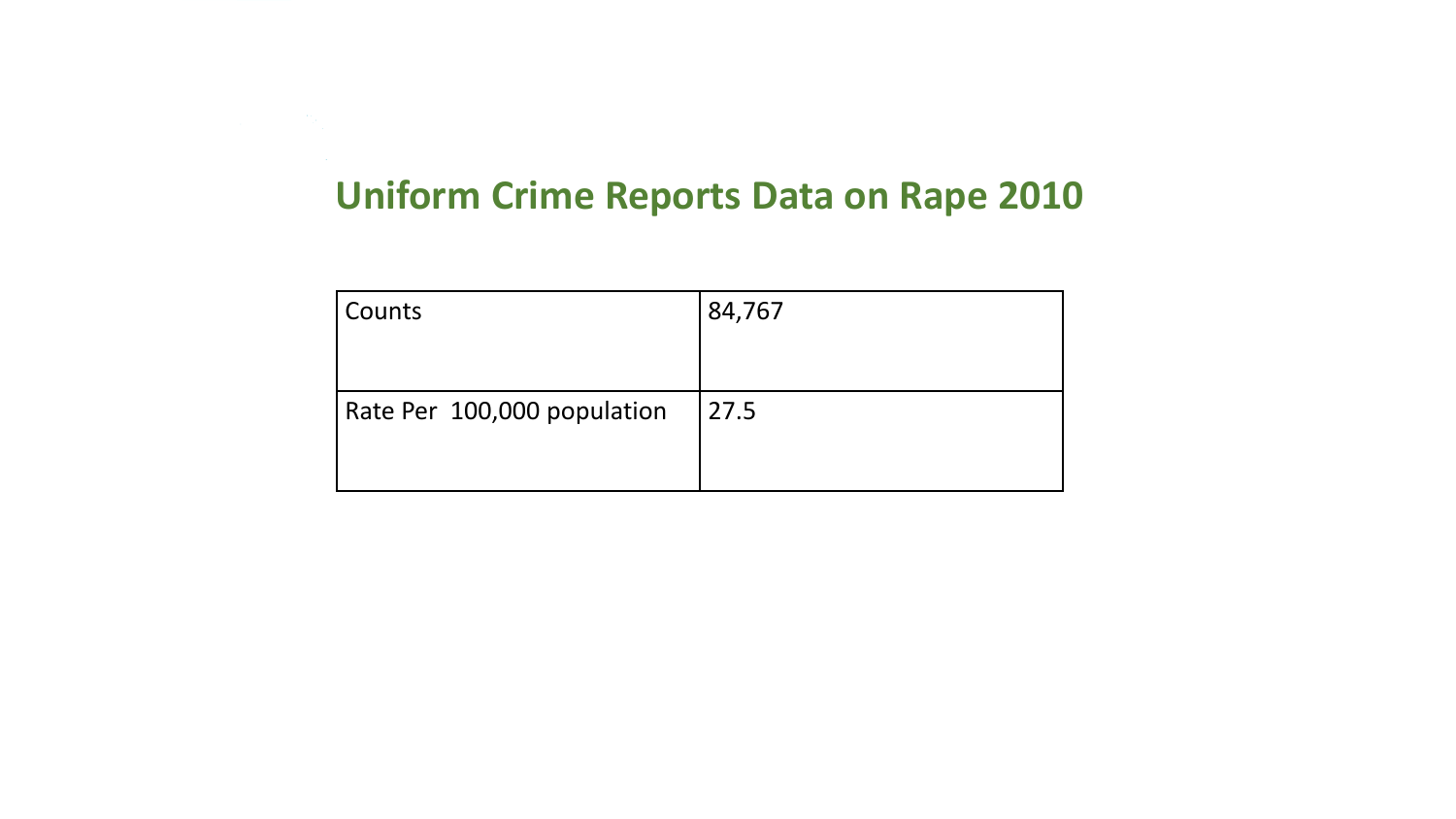

#### **Violent sexual assaults involving young adults ages 18 to 24 years**

Source: BJS analysis of : Federal Bureau of Investigation, National Incident Based Reporting System, Full reporting states 2006 to 2008.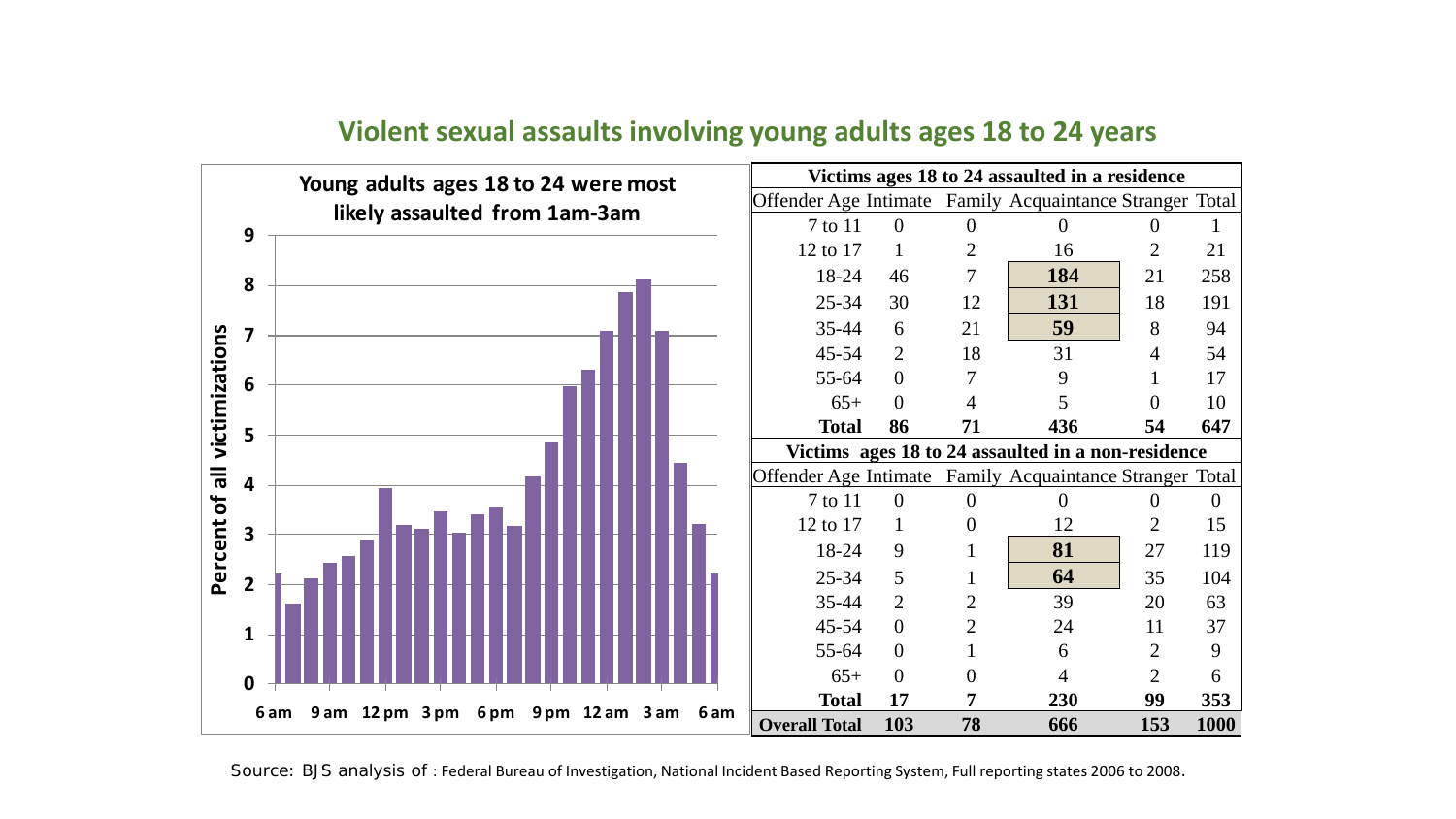

#### **Violent sexual assaults involving children under 12**

Source: BJS analysis of data from the FBI's National Incident Based Reporting System, 2006 to 2008.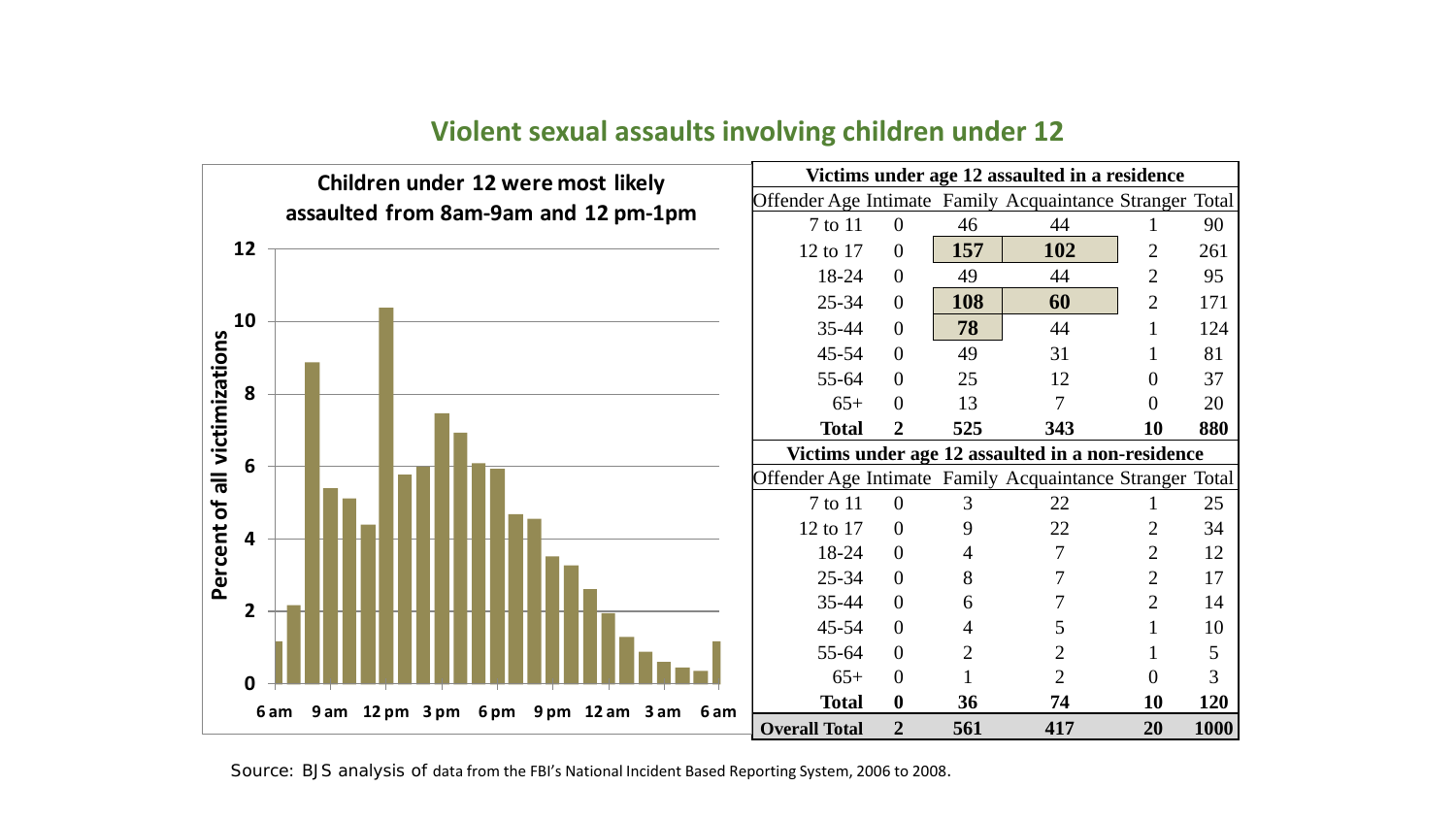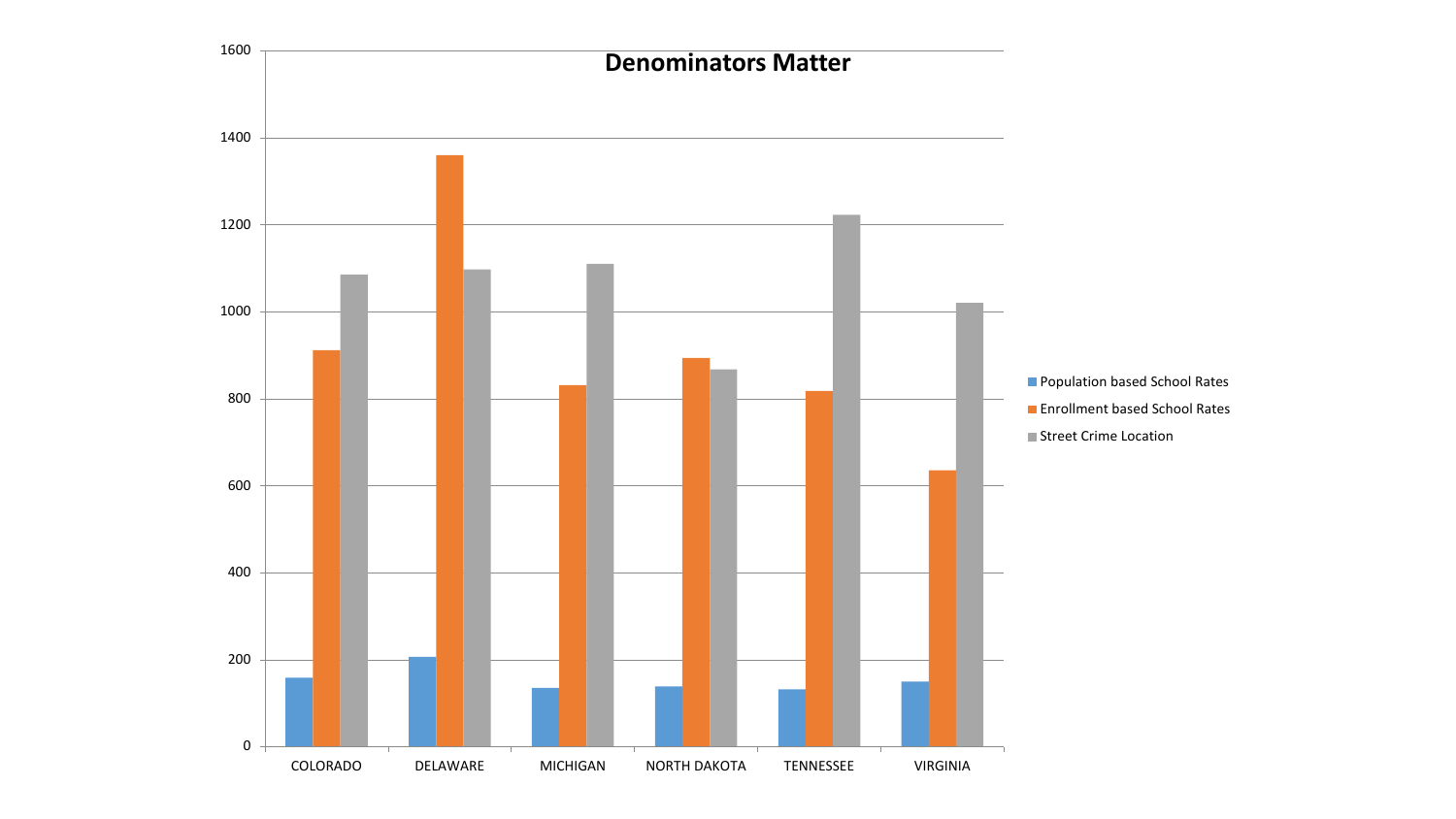## Comparison of Population and Time Adjusted Rates of Personal Victimization

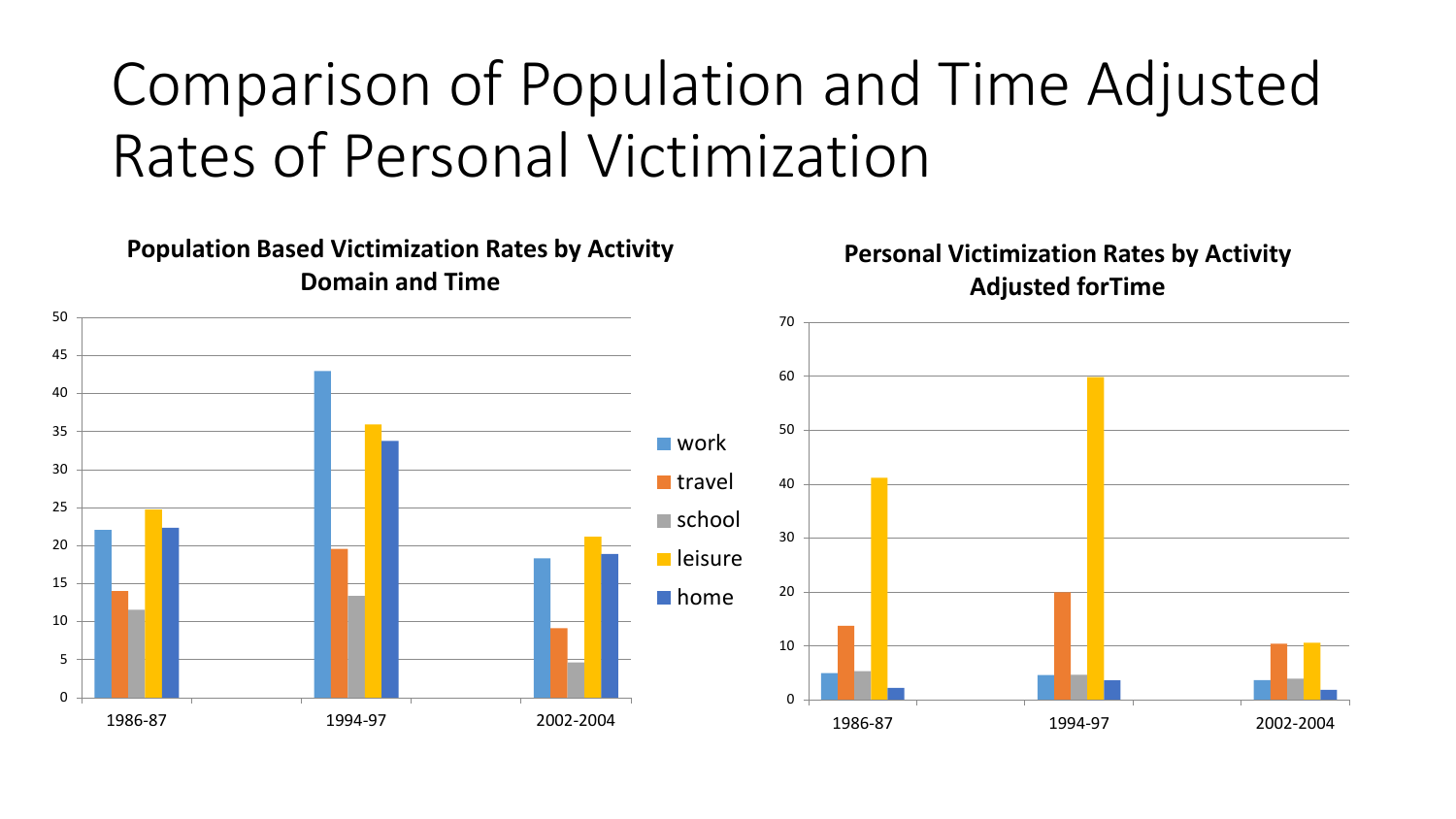## More Aggressive Strategies for Integrating Data Sources

- Summary system only allowed for linking of police and other data by geography.
- Incident-level data allows for much more minute matching at the incident or person level.
- Associating of police records with external data was estimate specific
- Incident level data permits the creation of combined data sets that can produce a multiple estimates.
- We will suggest some ways that this could be done and the advantages and obstacles to doing so.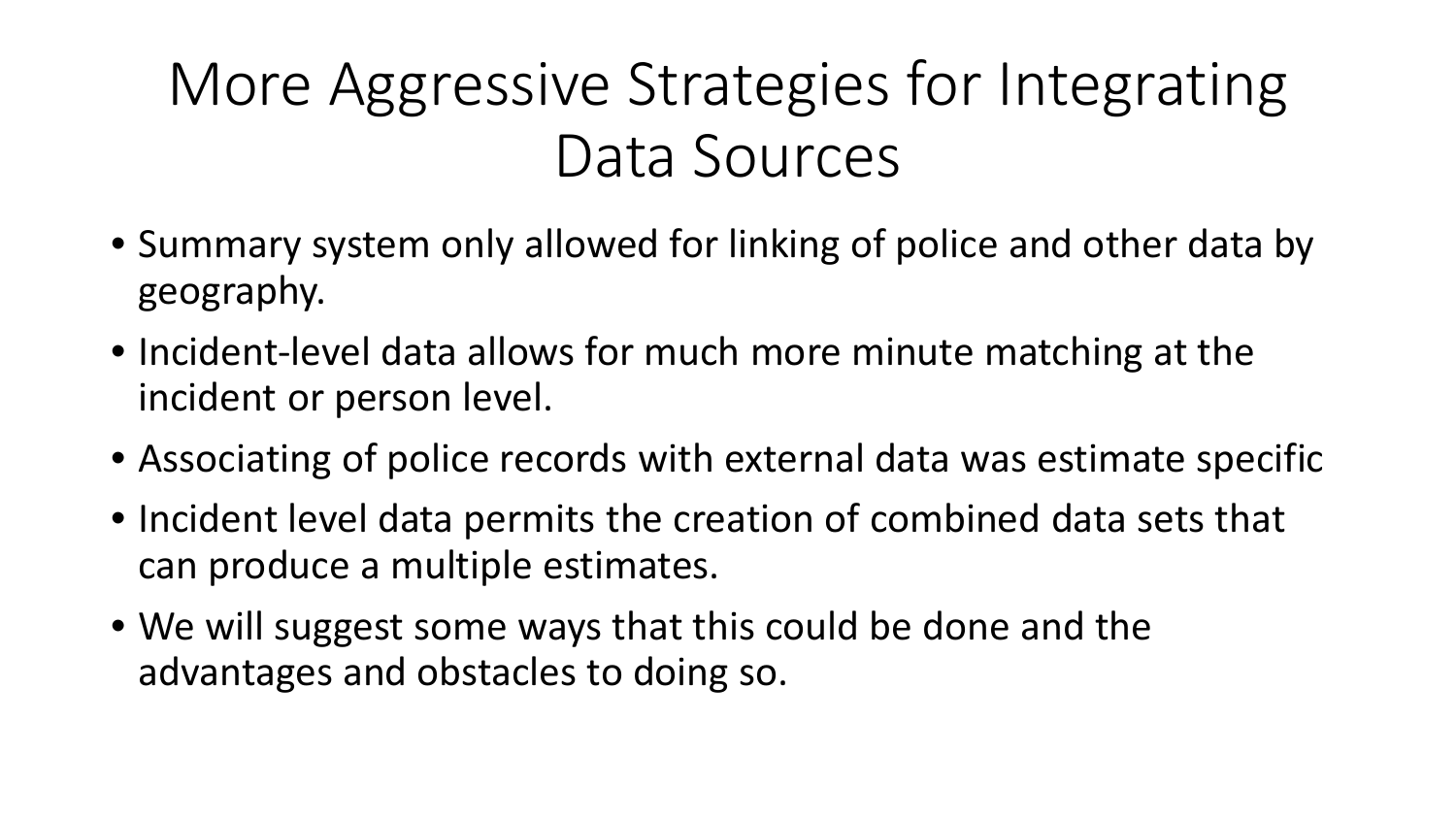#### Victim Surveys as an External Data Source

- There are many sources of external data that can be integrated with police administrative record data for enlightenment purposes.
- Victim Surveys were chosen because:
	- Citizen surveys were a source of external data mentioned prominently by the CIWG. Citizens know a lot that the police want to know.
	- Surveys data are collected and available at the incident and person level.
	- Both surveys and police record data speak to a similar population, so there will be substantial overlap which facilitates integration
- Broadening availability of survey and incident level police data for the same jurisdictons.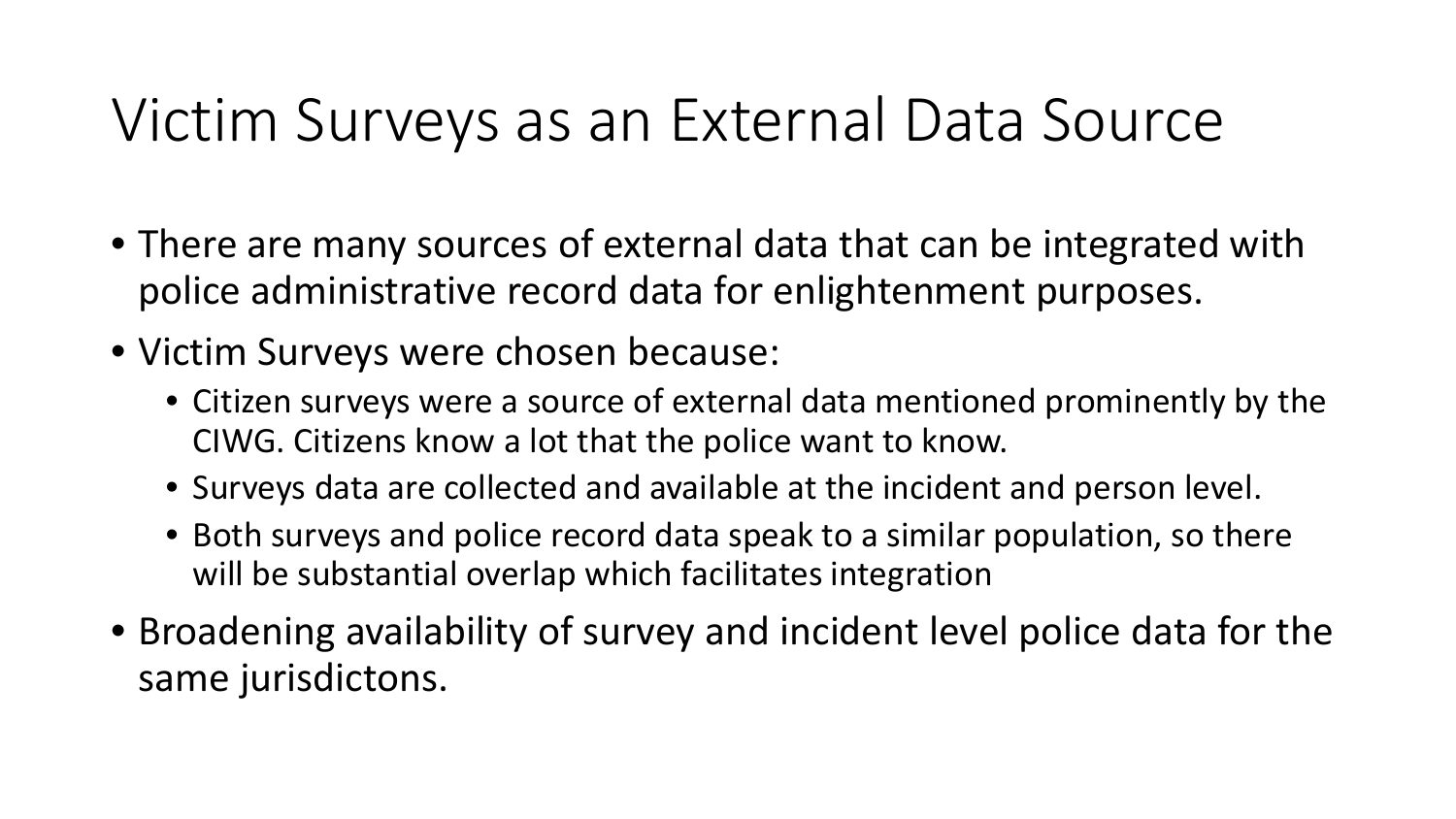## Strategies for Integrating Surveys and NIBRS data

- Blended estimates of crime rates for jurisdictions.
- Case Control Designs for exploring crime and victimization risk.
- Creating "synthetic" data to fill in the blanks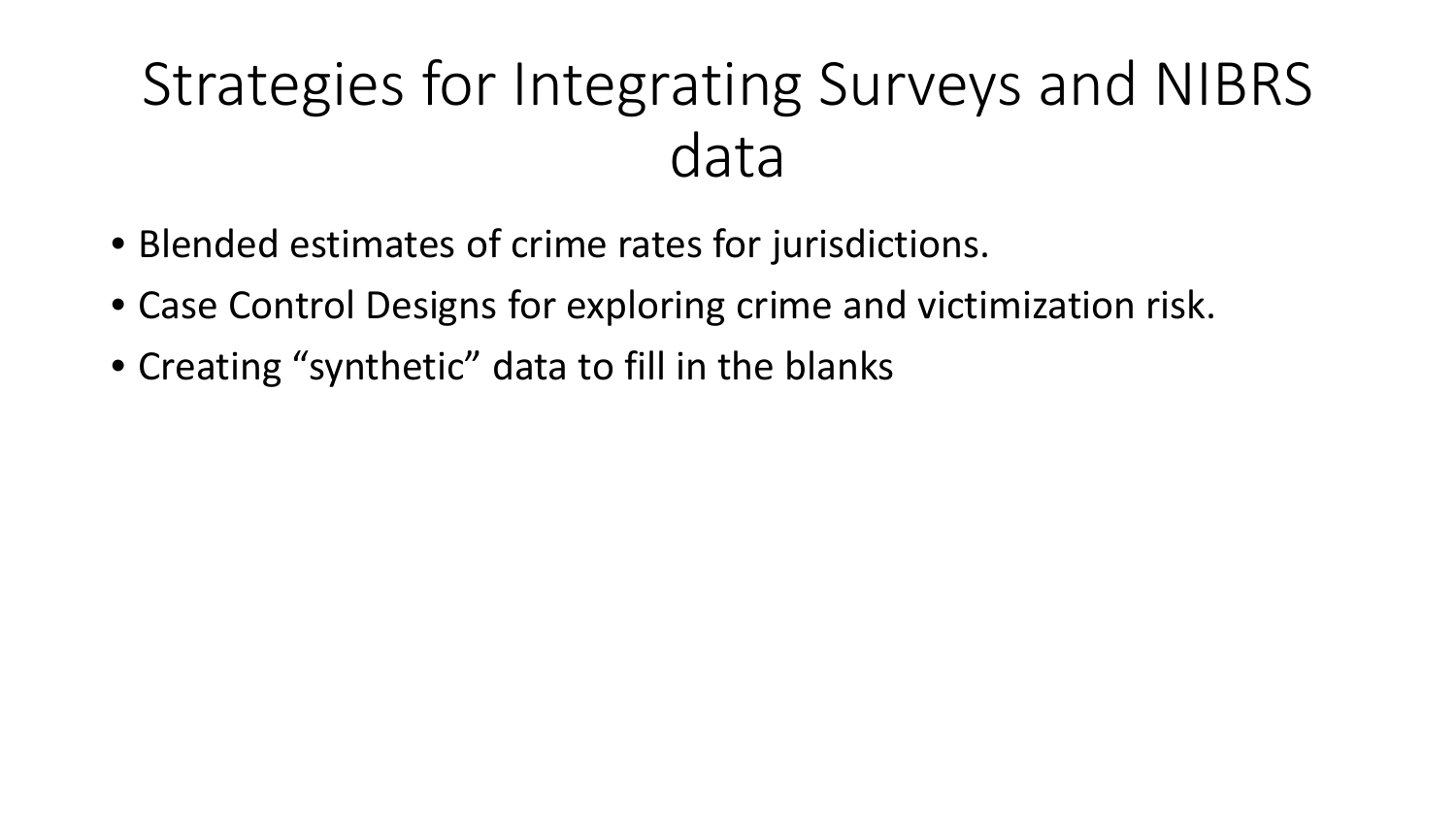#### Blended Estimates of Crime for Jurisdictions

- Victimization surveys cannot easily provide estimates for small areas, e.g. cities or neighborhoods, but there is a great demand for such data.
- Small area estimates of victimization have been done using jurisdiction level police data.
- Blending data from police administrative records and surveys in the same jurisdiction could provide much more accurate small area estimates.
	- Mean Square Error of the estimate is reduced when both data source used
	- Improvements in accuracy would allow routine estimates of victimization at the jurisdiction level.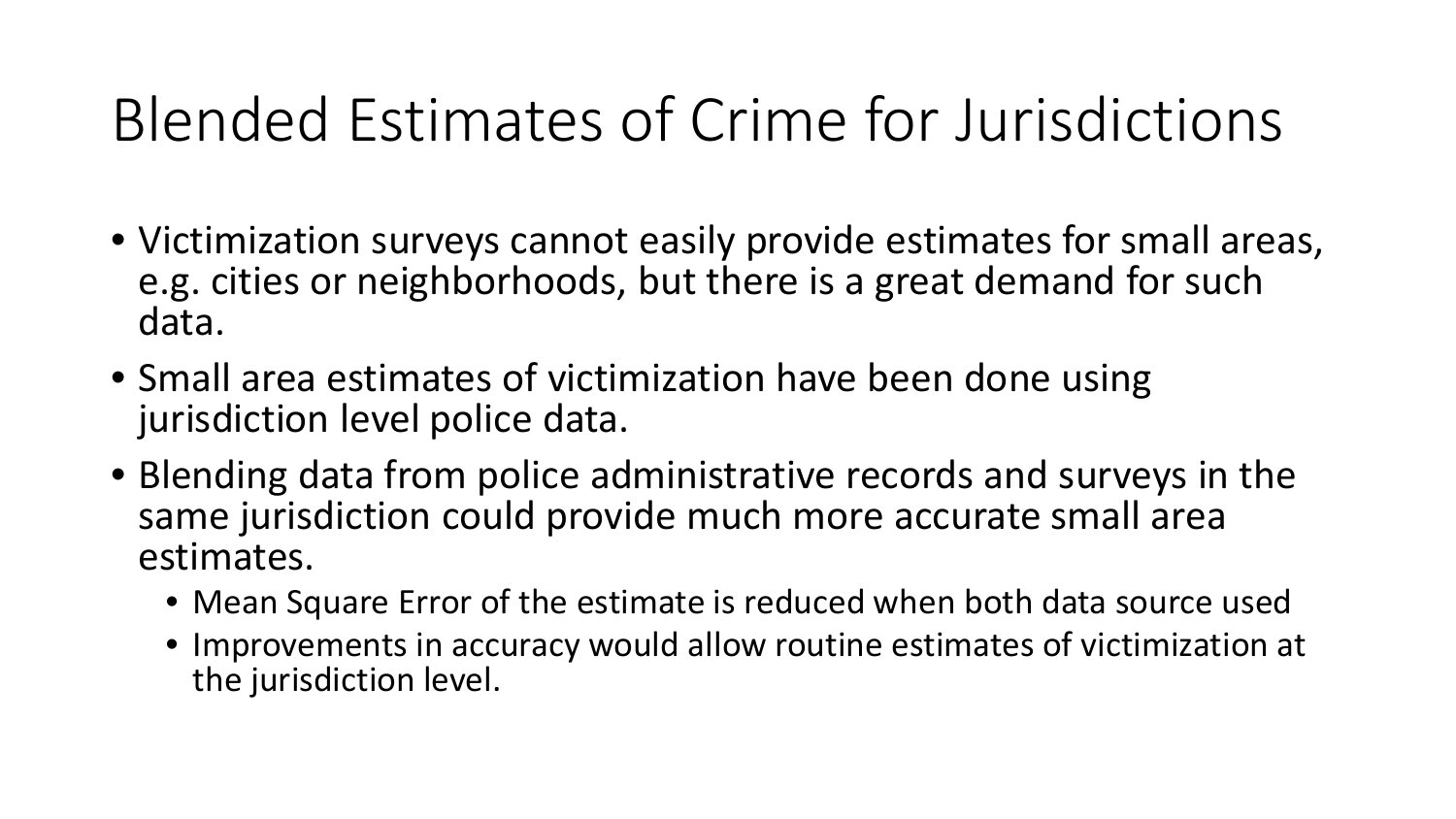#### The Blending Process

- Both the surveys and police records attempt to estimate victimization and crime rates.
- Similar to dual frame estimation where estimates from both frames are combined to provide a more precise estimate of victimization.
- Contribution of each frame can be differentially weighted and sources of bias across the two frames can be modelled.
- Dual frame estimation has been done for higher and lower cost victimization surveys, but not for household and police administrative record frames.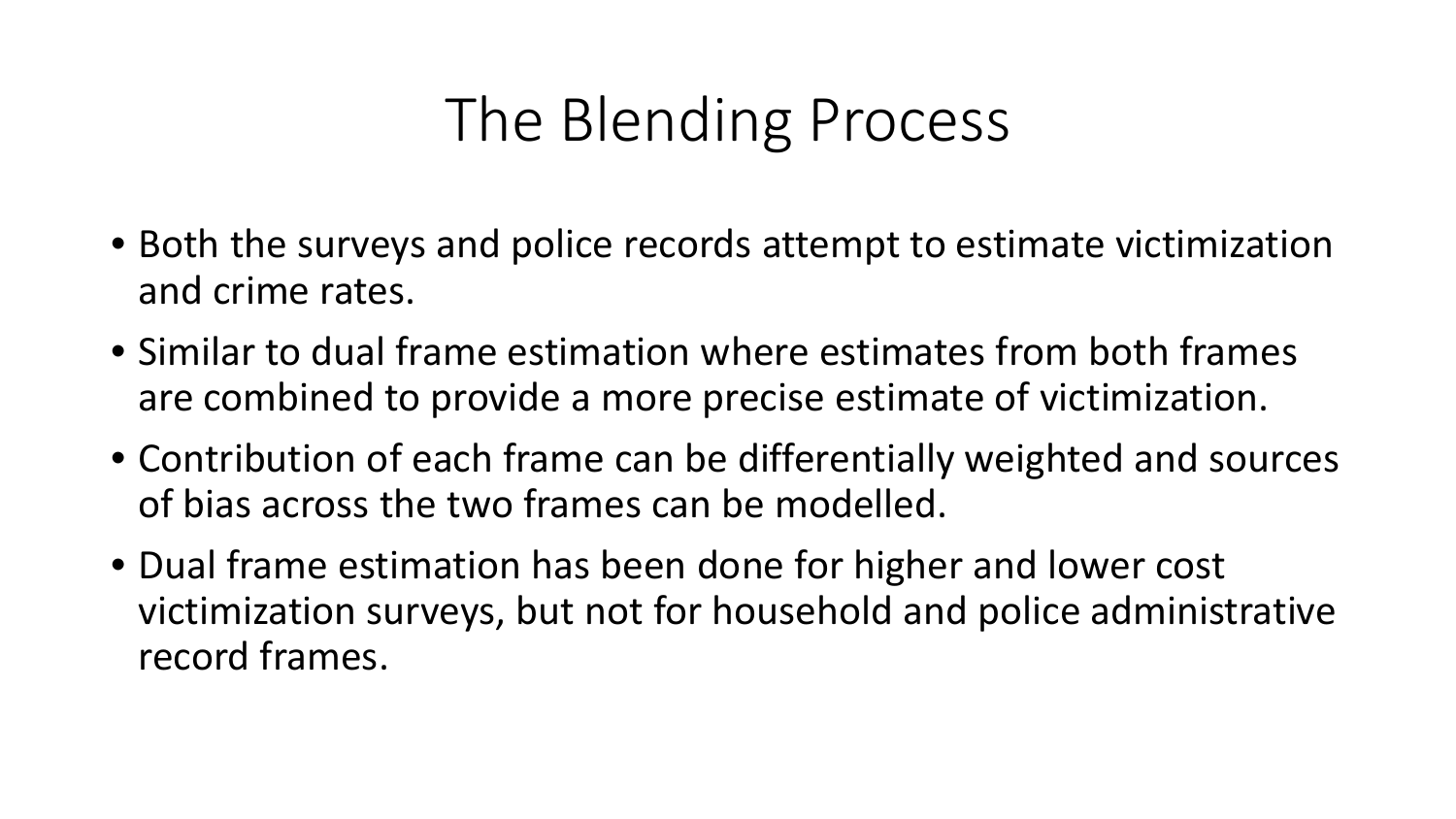#### Case-Control Designs to Explore Risk

- Case-control designs provide variance on the dependent variable by sampling on that variable. Valuable for studying rare events.
- Police administration not widely used for studying risk of crime because they lack non-victims with similar information as victims.
	- Are hot spots simply hot people?
	- Crime rates must be tied to areas and area population
- Combining non-victims from surveys with crime victims from police administrative record data would allow analysis of risk.
	- Non-victims are abundant in victim surveys, so most reasonably sized cities will have enough controls.
	- Will need to adjust for selectivity in the case and control lists.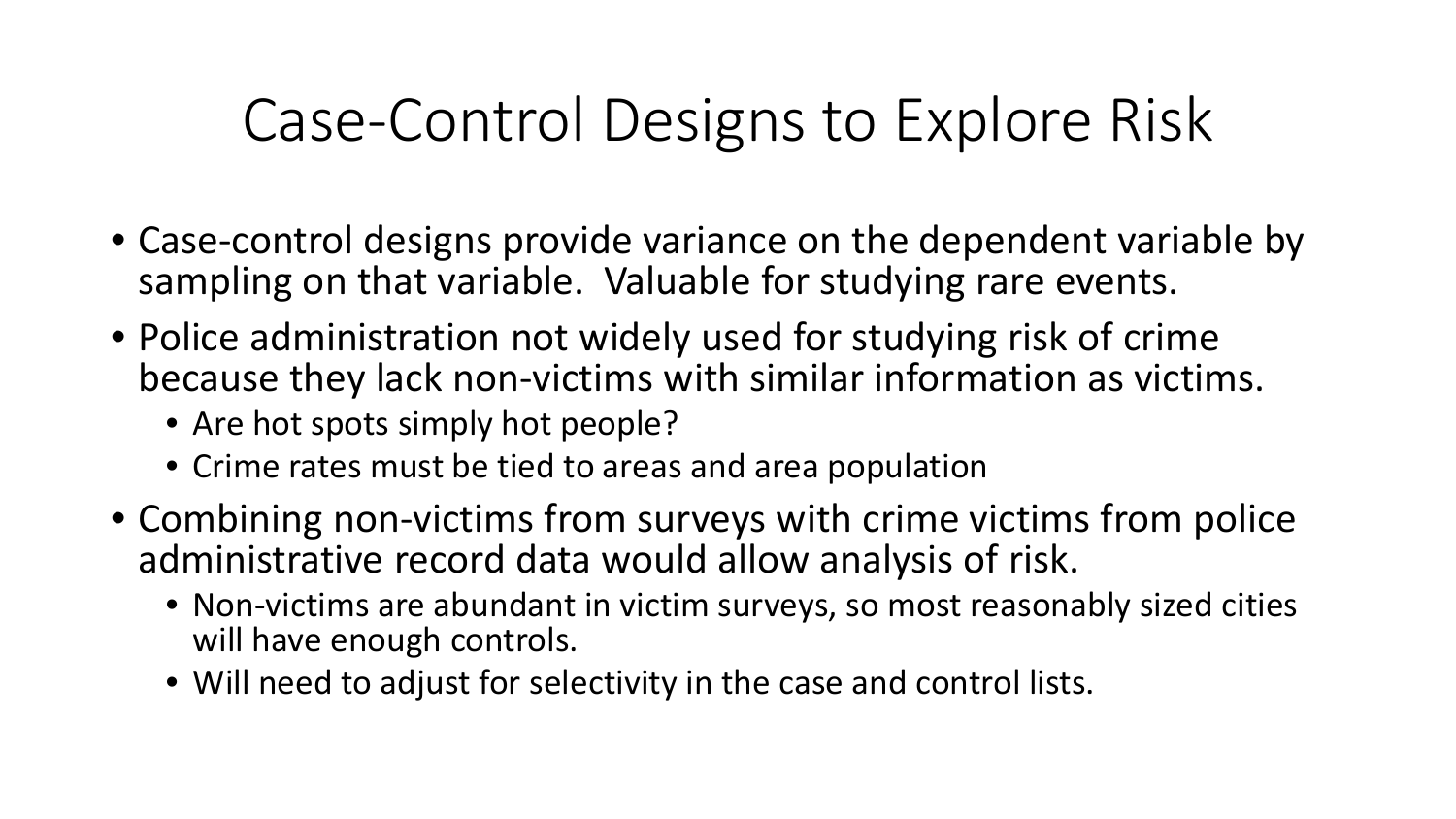#### Creating Synthetic Data on Crime

- Both surveys and NIBRS contain data that is unique and data they share in common.
- Can the common data be used to "impute" unique data in the other source?
	- Survey would have extensive data on repercussions of victimization events that police records would not.
	- These data can be used to estimate the impact or costs of offenses handled by the police.
- Cold deck imputation could be used to match cases eligible for imputation across data sources.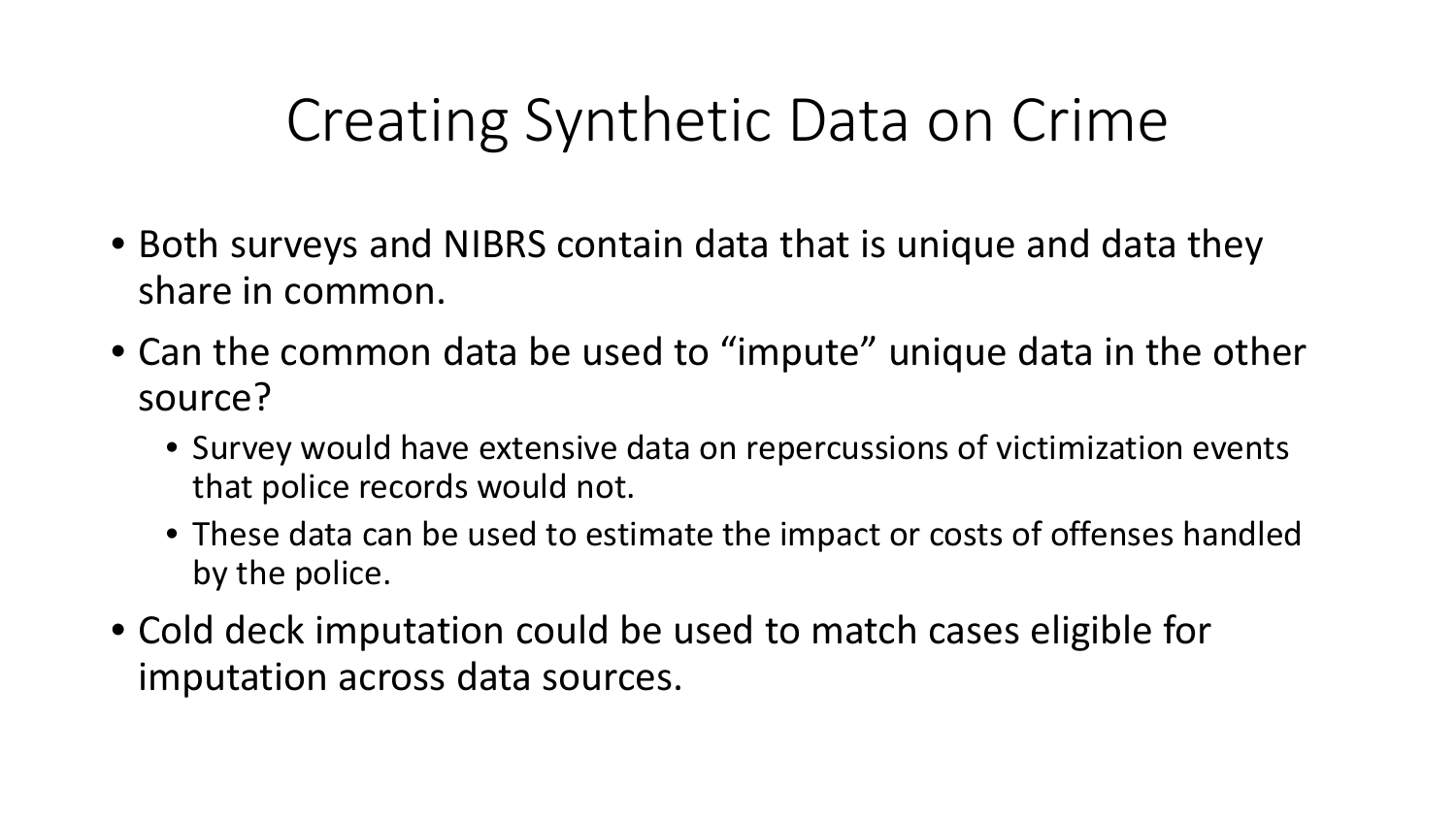## Is there enough places with both Surveys and NIBRS?

#### • NIBRS

- 12 states are 100 percent NIBRS
- NCS-X recruiting large cities
- Victim Surveys
	- NCVS has expanded sample in 22 states
	- Many cities have their own survey that would be good for some of these purposes.
- States would seem the most likely places to explore joint use of the NCVS and NIBRS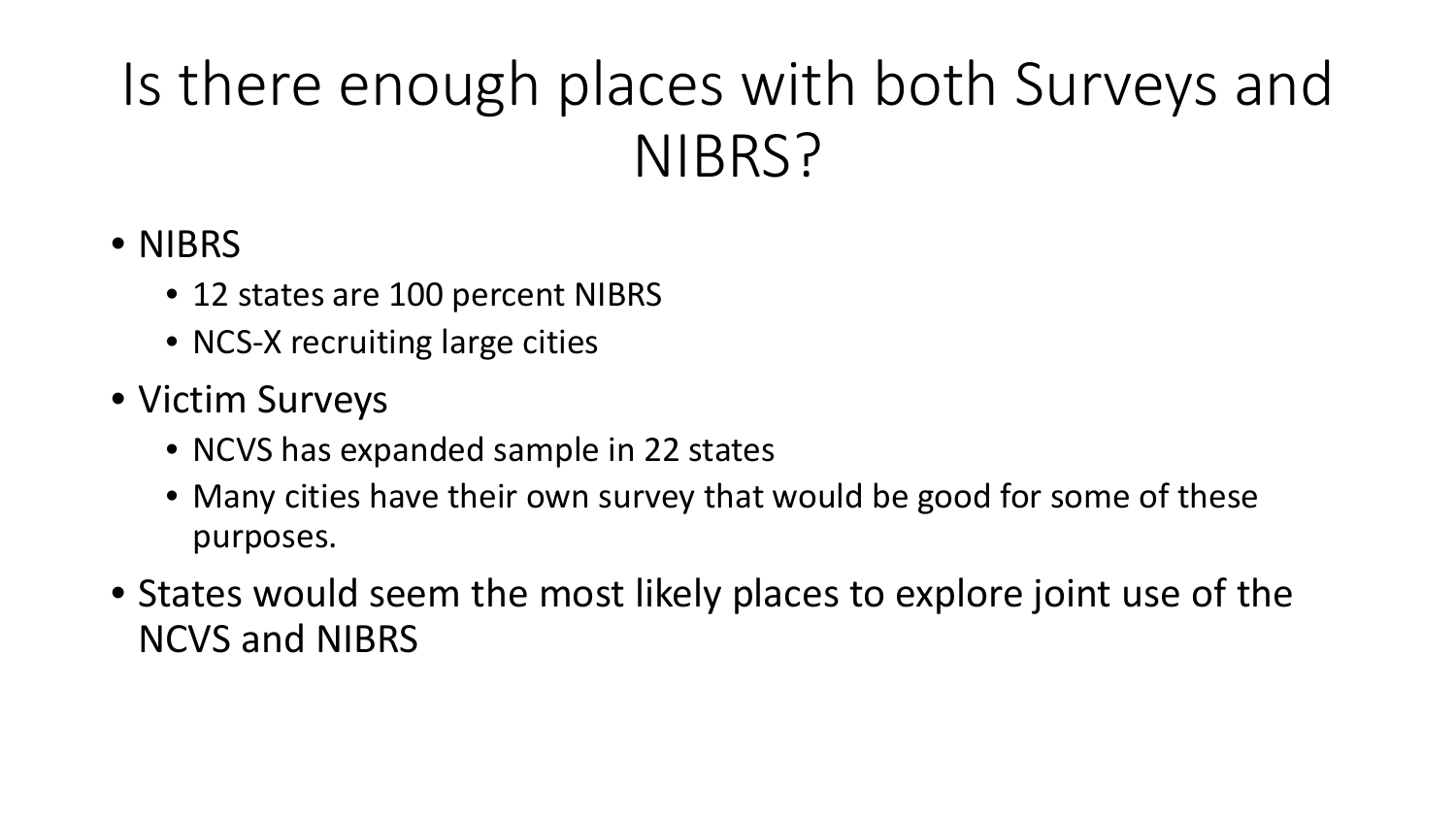#### How much information in common?

- Illustration using instrumentation for 12 city survey conducted in 1999 by the Census Bureau for BJS.
- Of the 12 cities, only one, Springfield, MA had also implemented NIBRS at the time.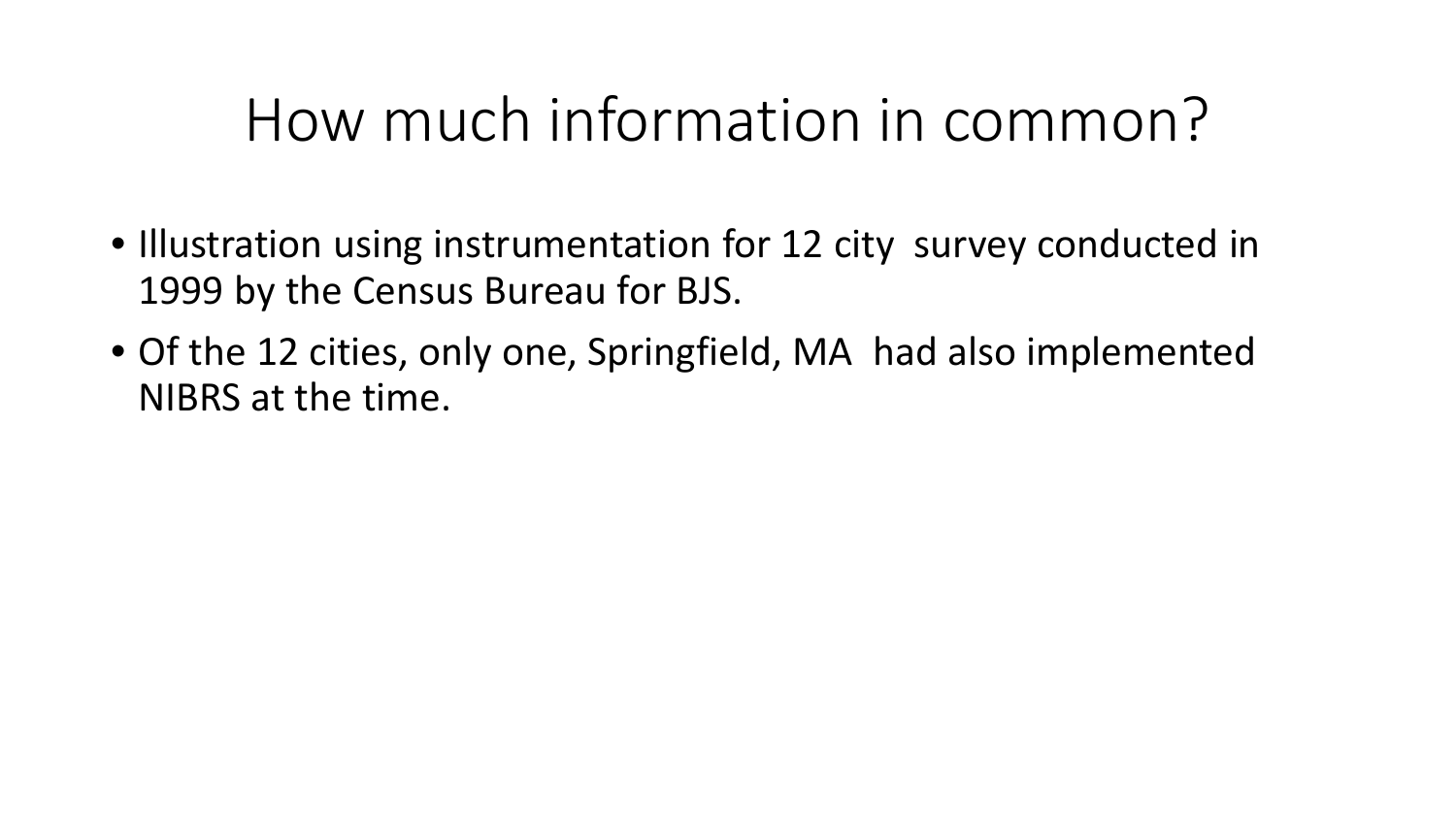#### Information Available for Linkage

- Attributes of Victims and Offenders
	- Age
	- Race
	- Gender
	- Ethnicity
	- Residence Status
- Attributes of incidents
	- Date and time
	- Type of Crime
	- Location
	- Injury, Loss and Recovery
- Gross categories overlap, but specific evaluation is necessary.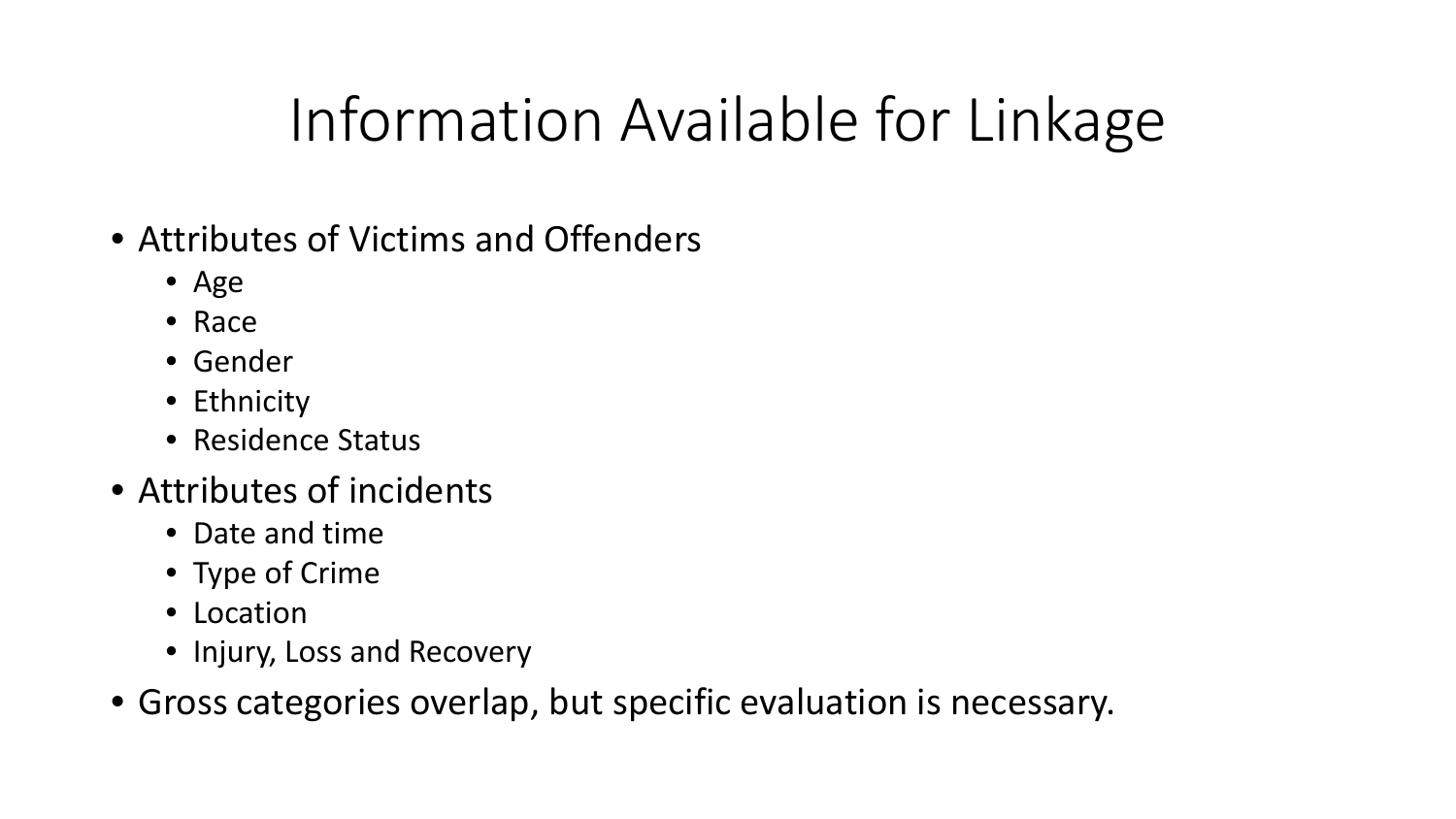## Candidates for Synthetic Estimation

- What does one source have that the other does not?
- Estimating the Impact of Victimization
	- Medical costs and Medical Care--
	- Property Loss and Recovery
	- Injury
	- Time Loss from Work
- Describing Responses to Victimization
	- Police response on the scene
	- Use of Victim Services
	- Arrest and Notification of Arrest